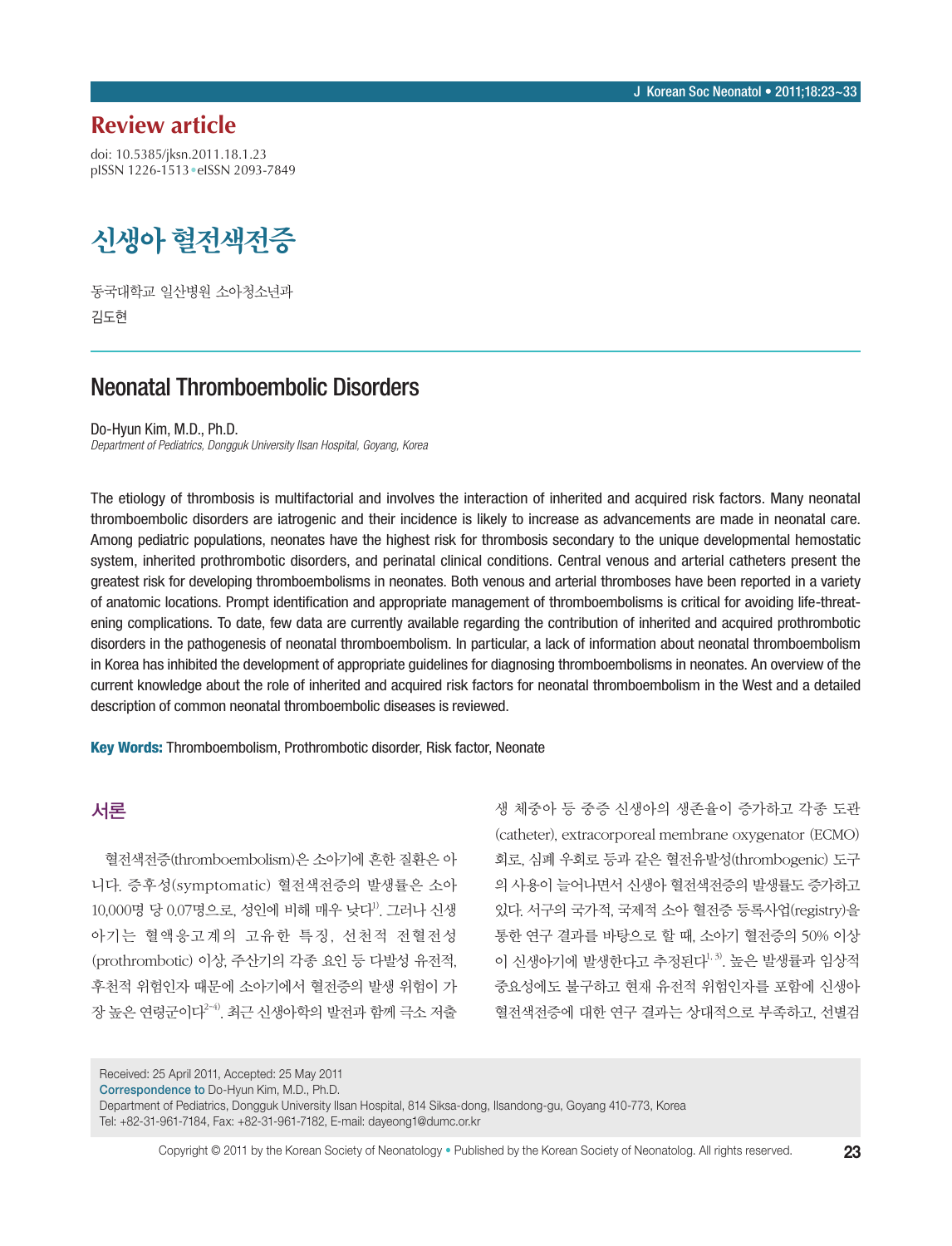사에 대한 권고사항도 아직 확실히 정립되어 있지 않다. 특히, 동양인, 특히 한국인은 백인에 비해 상대적으로 혈전색전증의 발생률이 낮고 유전적 위험인자의 발견 빈도도 보고가 없거나 매우 낮은데다가, 혈전색전증에 관해 신생아는 물론 소아에서 의 연구 결과도 거의 없는 상황이다. 저자는 본 종설을 통해 신 생아 혈전색전증의 유전적, 후천적 위험인자에 대한 최근 서구 의 연구 결과에 대해 알아보고, 이어서 신생아기 혈전색전증의 대표적 유형인 도관 관련 혈전증, 신정맥 혈전증, 간문맥 혈전증, 대뇌 정맥동 혈전증에 대해 자세히 살펴보고자 한다.

## 본론

#### 1. 신생아 혈전색전증의 발생률

서론에서도 언급했듯이, 신생아기는 소아기에서 혈전색전증 의 발생률이 가장 높은 연령군이지만, 신생아 혈전색전증의 발 생률은 그 종류와 검사 방법 등에 따라 매우 다양하게 보고되 고 있다. 독일 registry<sup>5)</sup>는 총 79예로 이는 출생아 10,000명당  $0.51$ 예의 발생률을 보였고, 총 97예를 보고한 캐나다 registry<sup>1)</sup> 는 임상적으로 뚜렷한 증례가 신생아 중환자실 입원아 1,000명 당 2.4예로 일반 성인 인구에서의 발생률과 거의 같았다. 네덜란 드 registry3)는 99명(신생아 47명)이 등록되었으며, 소아 10,000 명당 0.14예의 발생률을 보였다. 저자가 아는 한, 국내 소아에서 의 발생률은 아직 보고된 바가 없다. 위의 세 가지 주요 registry 모두 남아에게 더 많이 발생한 신정맥 혈전증을 제외하고는 남 녀의 발생률이 비슷하였고, 신생아 정맥 혈전색전증의 약 90% 가 중심정맥도관과 관련이 있었다.

#### 2. 신생아 혈전색전증의 위험인자

신생아의 전응고(procoagulant)계, 항응고(anticoagulant)계, 섬유소용해(fibrinolytic)계는 각각 소아나 성인과는 다른 고유 한 특징을 가지고 있다 $^{6}$ . 이러한 고유한 특징 때문에 신생아는 '상대적'인 전혈전성 상태에 놓여 있지만, 만삭아나 '상대적으로 건강한' 미숙아의 경우에는 자발적(spontaneous) 혈전증의 형 성을 막아주는 다양한 요인들 때문에 혈전 형성이 어느 정도 억 제되고 있다. 유전적 위험인자를 비롯한 다양한 후천적 위험인 자에 의해 이 균형이 무너지게 되면, 신생아기에 혈전증이 발생 할 위험이 증가하게 된다(Table 1)<sup>7,8)</sup>. 여러 연구를 종합해 볼 때, 신생아 혈전색전증의 대다수, 특히 도관과 관련이 없는 자발적 혈전증은 유전적 전혈전성 이상과 후천적인 여러 환경적 요인이 복합적으로 작용한 결과이다.

#### 1) 후천적 위험인자

신생아 중환자실의 신생아들은 제대동맥도관(umbilical artery catheter, UAC) 및 제대정맥도관(umbilical vein catheter, UVC)을 비롯해 여러 종류의 중심도관을 가지고 있는 경우가 많다. 이러한 다양한 중심도관들은 신생아 혈전색전증 을 유발하는 가장 흔하고 중요한 후천적 위험인자이다<sup>4,6)</sup>. 한 대 규모 전향적 연구에서, UAC나 UVC를 거치한 148명의 신생아

| Maternal risk factors              | Delivery risk factors     | Neonatal risk factors           |
|------------------------------------|---------------------------|---------------------------------|
| Infertility and its treatment      | Emergent cesarean section | Central catheters               |
| Oligohydramnios                    | Severe bradycardia        | Congenital heart disease        |
| Thrombotic states during pregnancy | Instrumentation           | Sepsis                          |
| Preeclampsia                       |                           | Birth asphyxia                  |
| <b>Diabetes</b>                    |                           | Respiratory distress            |
| Chorioamnionitis                   |                           | Dehydration                     |
| Prolonged rupture of membranes     |                           | Congenital nephrotic syndrome   |
| Autoimmune disorders               |                           | Necrotizing enterocolitis       |
|                                    |                           | Polycythemia                    |
|                                    |                           | <b>Pulmonary Hypertension</b>   |
|                                    |                           | Prothrombotic Disorders         |
|                                    |                           | Surgery                         |
|                                    |                           | <b>ECMO</b>                     |
|                                    |                           | Medications (steroids, heparin) |

Abbreviation: ECMO, extracorporeal membrane oxygenator. Adopted from Saxonhouse and Manco-Johnson<sup>4)</sup>.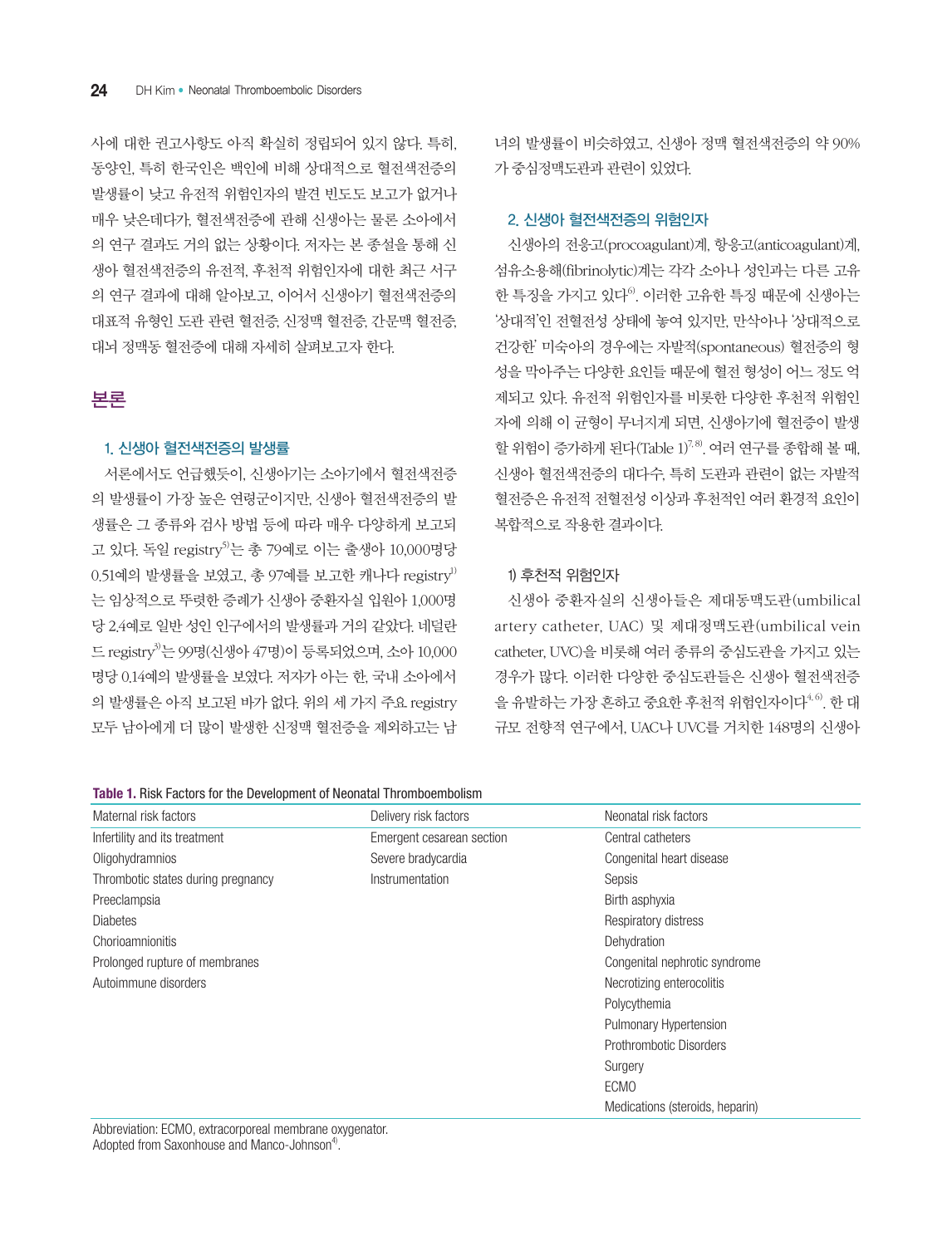를 대상으로 초음파로 복부대동맥과 하대정맥에서 혈전을 선별 적으로 검사하였을 때, UAC를 거치한 신생아의 32%에서 복부 대동맥의 혈전이, UVC를 거치한 신생아의 4%에서 하대정맥의 혈전이 발견되었다. 복부대동맥의 혈전 발생과 관련된 유일한 위험인자는 UAC의 거치 기가 증가였다<sup>9)</sup> 캐나다 및 네덜라드 registry에서 신정맥 혈전증을 제외한 도관 관련 혈전증은 각각 혈전색전증 발생의 89%와 94%를 차지하는 가장 중요한 위험 인자였다1, 3). 그 외에 수술을 필요로 하는 선천성 심기형, 호흡 곤란 증후군, ECMO, 탈수, 패혈증, 심부전, 선천성 신증후군, 괴 사성 장염, 적혈구 증가증, 폐동맥 고혈압, 주산기 가사, 스테로 이드와 헤파린과 같은 약물 등도 신생아기의 주요 후천적 위험 인자이다 $(Table 1)^{4,6}$ .

한편, 산모의 여러 임신성 합병증들과 혈전성향성(thrombophilia)도 신생아 혈전색전증 발생의 위험인자 중 하나이다  $(Table 1)$ <sup> $4,6)$ </sup>. 현재 산모의 혈전성향성이나 산전 임신성 위험인 자가 태아나 신생아의 혈전 발생에 끼치는 영향에 대한 연구 결 과는 매우 부족하다. 현재로서는 태반의 경색(infarction)에 의 한 혈전 형성이 가장 널리 추정되는 혈전 발생 기전이다. 임신 그 자체가 전혈전성 상태이고 임신이 진행됨에 따라 보다 더 혈 전 형성 가능성은 높아진다. 이러한 산모의 전혈전성 상태에 더 해 분만 전 후의 여러 추가적 위험인자들, 즉, 제왕절개, 전자간 증, 임신성 당뇨병, 융모양막염, antiphospholipid 증후군 등에 의해 태아나 신생아의 혈전색전증 발생의 위험성이 보다 높아진 다. 전자간증은 혈관내피세포의 혈액응고계를 활성화하고, 임 신성 당뇨병은 산모의 혈관 손상을 유발해 태반 경색과 혈전 형 성을 일으킨다. 융모양막염이 있으면 태반 혈관의 염증에 의해 국소 혈저이 형성되고 혈관 수축과 경색이 유발된다<sup>10)</sup>.

#### 2) 유전적 위험인자

혈액응고 인자의 유전적 돌연변이는 혈액응고 억제인자의 결 핍, 전응고 단백의 과생산, 섬유소용해(fibrinolysis)의 이상, 혈 관 내피의 손상 등을 통해 전혈전성 상태를 유발한다. 신생아 혈전색전증의 진단이 증가함에 따라 유전적 위험인자의 역할이 보다 중요해지고 있다. 최근에 신생아에서 많은 유전적 위험인 자들이 혈전증의 위험성을 증가시킨다는 사실이 밝혀졌다 (Table 2). 독일 registry는 신생아 혈전색전증의 20%에서 유전 적 혈전성향성이 있다고 보고하였고<sup>5</sup>, 자발적 정맥 혈전색전증 이 있었던 소아를 대상으로 한 연구에서 301명 중 59%에서 단 일 전혈전성 위험인자가, 21%에서 복합 전혈전성 위험인자가 발 견되었다11). 유전적 위험인자들은 소아에서 자발적 혈전증 뿐

**Table 2.** Inherited Prothrombotic Risk Factors

| Common             | Factor V G1691A gene mutation             |  |
|--------------------|-------------------------------------------|--|
|                    | Factor II G20210A gene mutation           |  |
|                    | Increased concentrations of               |  |
|                    | apolipoprotein (a)                        |  |
|                    | Moderate hyperhomocysteinemia             |  |
|                    | Homozygous C677T polymorphism in          |  |
|                    | the <i>MTHFR</i> gene                     |  |
| <b>Rare</b>        | Protein C deficiency                      |  |
|                    | Protein S deficiency                      |  |
|                    | Antithrombin deficiency                   |  |
|                    | Heparin cofactor II deficiency            |  |
| Very rare          | Dysfibrinogenemia                         |  |
|                    | Dys-/hypoplasminogenemia                  |  |
|                    | Homozygous homocystinuria                 |  |
| Probably inherited | Increased factor VIIIC, IX, or fibrinogen |  |
|                    | Decreased levels of factor XII            |  |
|                    |                                           |  |

Abbreviation: MTHFR, methylene-tetrahydrofolate reductase. Adopted from Thornburg and Pipe<sup>6)</sup>.

아니라 도관 관련 혈전색전증의 발생에도 중요한 역할을 하였다 12). 하지만 이러한 유전적 위험인자는 인종에 따라 그 발생 빈도 의 차이가 매우 큰데, 한국을 비롯한 동양인에서는 매우 드물게 발견되며, 특히 소아에서의 연구 결과는 거의 없다.

#### (1) 응고인자의 이상

활성화 protein C에 대한 유전적 저항성은 정맥 혈전색전증 의 가장 흔한 유전적 위험인자로 알려졌고, 백인의 경우 그 90% 이상은 Factor Ⅴ 유전자의 돌연변이(FⅤ Leiden, G1691A, R506Q)에 의해 유발된다. Factor Ⅴ 유전자의 돌연변이, 즉 G1691A는 뉴클레오티드 506번 부위의 arginine (R)을 glutamine (Q)로 대체한다(R506Q). 이에 따라 factor Ⅴ의 변이 형(FVa:Q506)은 정상형(FVa:R506)보다 활성화 protein C에 의 해 더욱 천천히 분해되어 과응고 경향을 보이게 된다. 결과적으 로 정맥 혈전증의 상대 위험도가 이형접합체의 경우는 6-8배, 동형접합체의 경우는 80배 정도 증가하게 된다<sup>13-16)</sup>. Factor V Leiden 돌연변이는 현재까지 알려진 혈전증의 가장 흔한 유전 적 위험인자로서, 백인에서의 유병율이 4-6%에 달하지만 동양 인에서는 매우 드물거나 보고되지 않았다8, 15, 17). 성인 심부 정맥 혈전증 환자를 대상으로 한 국내 연구에서는 환자의 27%가 활 성화 protein C에 대한 저항성을 보였으나 factor Ⅴ Leiden 돌 연변이는 발견되지 않았다<sup>17</sup>. 소아의 도관 관련 혈전증에서는 factor Ⅴ Leiden 돌연변이가 전체의 7%로 유전적 위험인자 중 가장 흔했고12), 최근 자발적 정맥 혈전색전증으로 진단된 소아 를 대상으로 한 연구에서도 factor Ⅴ Leiden 돌연변이가 전체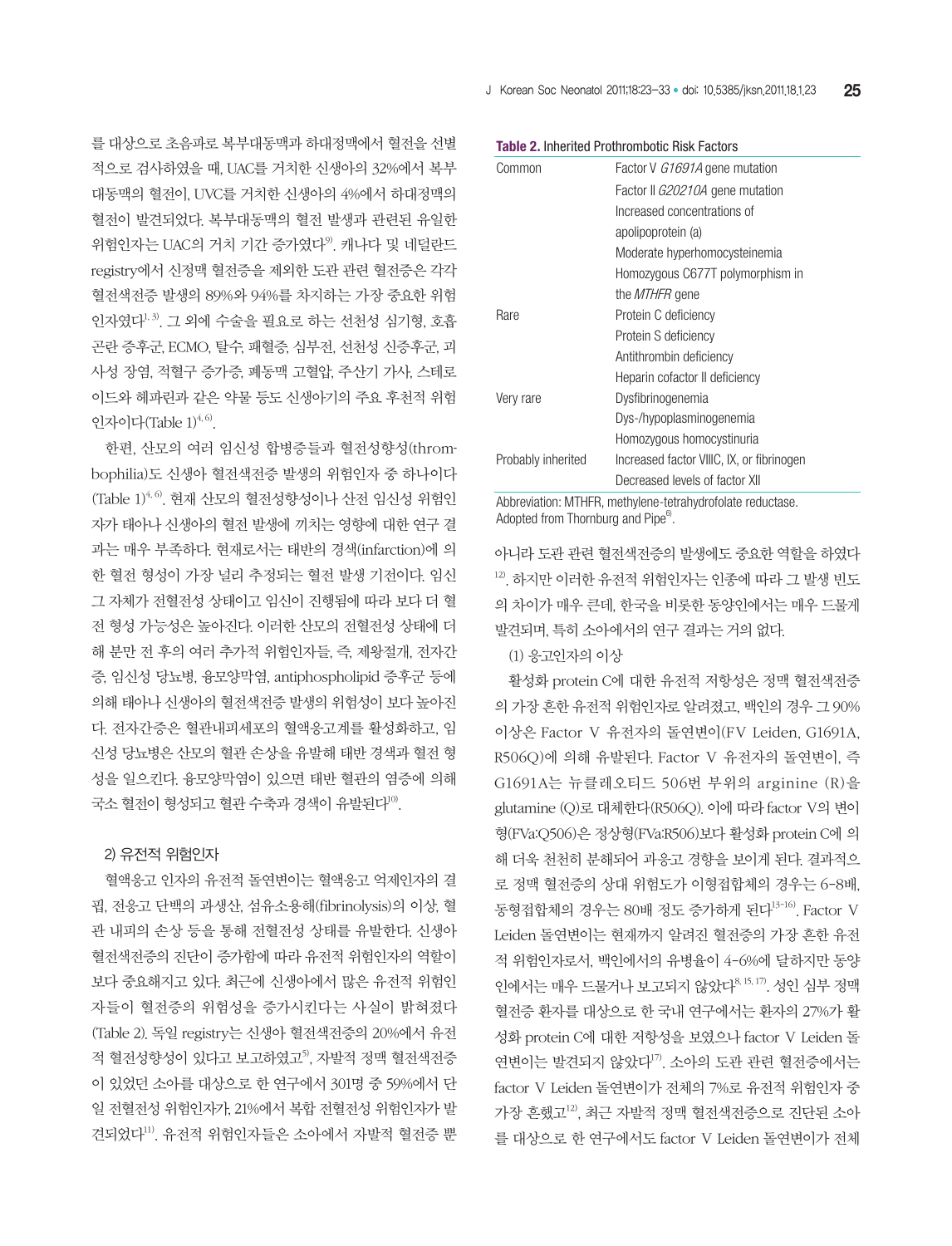의 29%로 유전적 위험인자 중 가장 많은 부분을 차지하였다<sup>11)</sup>. 백인의 경우 1-2%의 유병률을 보이는 prothrombin (factor Ⅱ) 유전자의 promotor sequence에서의 G20210A 돌연변이는 prothrombin의 혈중 농도를 15-30%까지 증가시켜, thrombin 생성을 의미있게 증가시켰다18, 19). 소아의 정맥 혈전증에서 G20210A 돌연변이가 4.2%에서 발견되어 정상 대조군의 1.1% 에 비해 유의하게 높았다<sup>19)</sup>. 앞의 두 종류의 유전적 이상은 신생 아에서 중등도의 혈전색전증을 유발한다.

(2) 혈액응고 억제제의 이상

중요한 혈액응고 조절 단백인 protein C, protein S, antithrombin 결핍은 상대적으로 덜 흔하지만, 보다 강력한 유전적 전혈전성 위험인자이다. 특히 동형접합(homozygous) 또는 복 합이형접합(compound heterozygous) protein C, protein S, 또는 antithrombin Ⅲ 결핍은 전격성 자반증(purpura fulminans)과 같은 심각한 질환을 유발할 수 있다<sup>13, 20)</sup>. Protein C와 보조인자인 protein S, factor Ⅴ가 protein C system에 포함된 다. Thrombin은 혈관내피세포 표면에서 thrombomodulin과 결합하여 protein C를 활성화 protein C로 전환한다. 활성화 protein C는 활성화 factor Ⅴ와 Ⅷ를 불활성화한다. Protein C 나 S의 질적, 양적 결핍을 유발하는 유전적 돌연변이는 역시 정 맥 혈전색전증의 증가를 유발할 수 있다 $^{16, 21)}$ . 한편, antithrombin은 혈관내피세포의 heparin sulfate에 결합하여 thrombin 과 활성화 factor Ⅸ, Ⅹ, ⅩⅠ을 억제한다. Antithrombin 생성 결 핍을 유발하는 유전적 돌연변이도 마찬가지로 혈전색전증의 위 현도를 증가시킬 수 있다 $^{16}$ .

(3) 대사 이상

Methylene-tetrahydrofolate reductase (MTHFR) 유전자 돌 연변이(MTHFR C677T 및 A1298C)는 homocysteine을 methionine으로 바꾸는데 필요한 remethylation의 장애를 유 도하여 hyperhomocysteinemia을 일으켜 혈관내피세포의 손 상을 유발한다. 미국인의 유병률은 약 9% 정도로 추정되지만 인종에 따라 차이가 커서 흑인이나 동양인보다는 백인에게 훨 씬 많다<sup>4)</sup>. 이 돌연변이로 인해 증가된 homocysteine은 미숙아 의 혈관 질환과 동맥 혈전증을 증가시킨다는 의심은 되지만<sup>22)</sup>, MTHFR 유전자 돌연변이와 소아의 혈전증 사이의 연관성에 대 해서는 아직 논란의 여지가 많다 $16, 23$ . 한편, lipoprotein  $(Lp)(a)$ 은 plasminogen과 구조적으로 유사해서 섬유소용해를 경쟁적 으로 억제할 것으로 추정된다. 30 mg/dL 이상의 lipoprotein (a) 농도 상승이 독일 소아에서 동맥과 정맥 혈전증의 위험인자 임이 밝혀졌지만 $^{24,25)}$ , 여전히 독일 외에 다른 나라 사람에게 적

용될 수 있을지는 의문이다<sup>26)</sup>.

#### (4) 기타

Lupus anticoagulant, anticardiolipin 항체, anti- $\beta_2$ -glycoprotein-I 항체와 같은 모체antiphospholipid 항체는 태반을 통해 전달되어 출생 후 신생아 혈전증의 워인이 될 수도 있다 $^{4)}$ . 후천적 위험인자 없이 의미 있는 혈전증이 생긴 신생아는 이러 한 항체들에 대한 검사를 함께 시행해야 하고, antiphospholipid 항체의 병력을 가진 산모에게서 태어난 신생아는 혈전증 의 증상이 나타나는지 주의 깊게 관찰할 필요가 있다<sup>27)</sup>. Dvsfibrinogenemia, hypo 및 dysplasminogenemia, heparin cofactor II 결핍증과 같은 다른 유전적 이상 질환들도 정맥 혈 전증의 발생과 관련되어 있지만, 신생아 혈전증에서의 역할은 아직 확실하지 않다 $^{6}$ .

#### 3. 증상이 있는 신생아 혈전증의 평가

신생아에서 임상적으로 의미 있는 혈전증에 대한 적절한 평 가 방법은 아직 확실히 정립되어 있지 않다. 현재 제시되는 대부

|                 |  | Table 3. Laboratory Evaluation for Suspected Prothrombotic |
|-----------------|--|------------------------------------------------------------|
| <b>Disorder</b> |  |                                                            |

|                                                         | Collection tube |
|---------------------------------------------------------|-----------------|
| Initial laboratory testing*                             |                 |
| Antiphospholipid antibody panel                         | Citrated plasma |
| Anticardiolipin and lupus                               |                 |
| anticoagulant (IgG, IgM)                                |                 |
| Fibrinogen                                              | Citrated plasma |
| Protein C activity                                      | Citrated plasma |
| Protein S activity                                      |                 |
| Antithrombin (activity assay)                           |                 |
| Factor V Leiden <sup>+</sup>                            | FDTA            |
| Prothrombin $G^{\dagger}$                               |                 |
| MTHFR <sup>†</sup>                                      |                 |
| Homocysteine                                            | Citrated plasma |
| Lipoprotein (a)                                         |                 |
| Additional laboratory testing <sup><math>†</math></sup> |                 |
| <b>FVIII activity</b>                                   | Citrated plasma |
| <b>FXII</b> activity                                    |                 |
| Factor IX activity                                      |                 |
| Factor XI activity                                      |                 |
| Plasminogen activity                                    |                 |
| Heparin cofactor II                                     |                 |

Abbreviations: EDTA, ethylenediamine tetraacetic acid; MTHFR, methylene-tetrahydrofolate reductase.

\*The following is performed if other acquired risk factors are present. † DNA-based assays.

‡ The following is performed if other acquired risk factors are not present. Adopted from Manco-Johnson et al.<sup>28)</sup>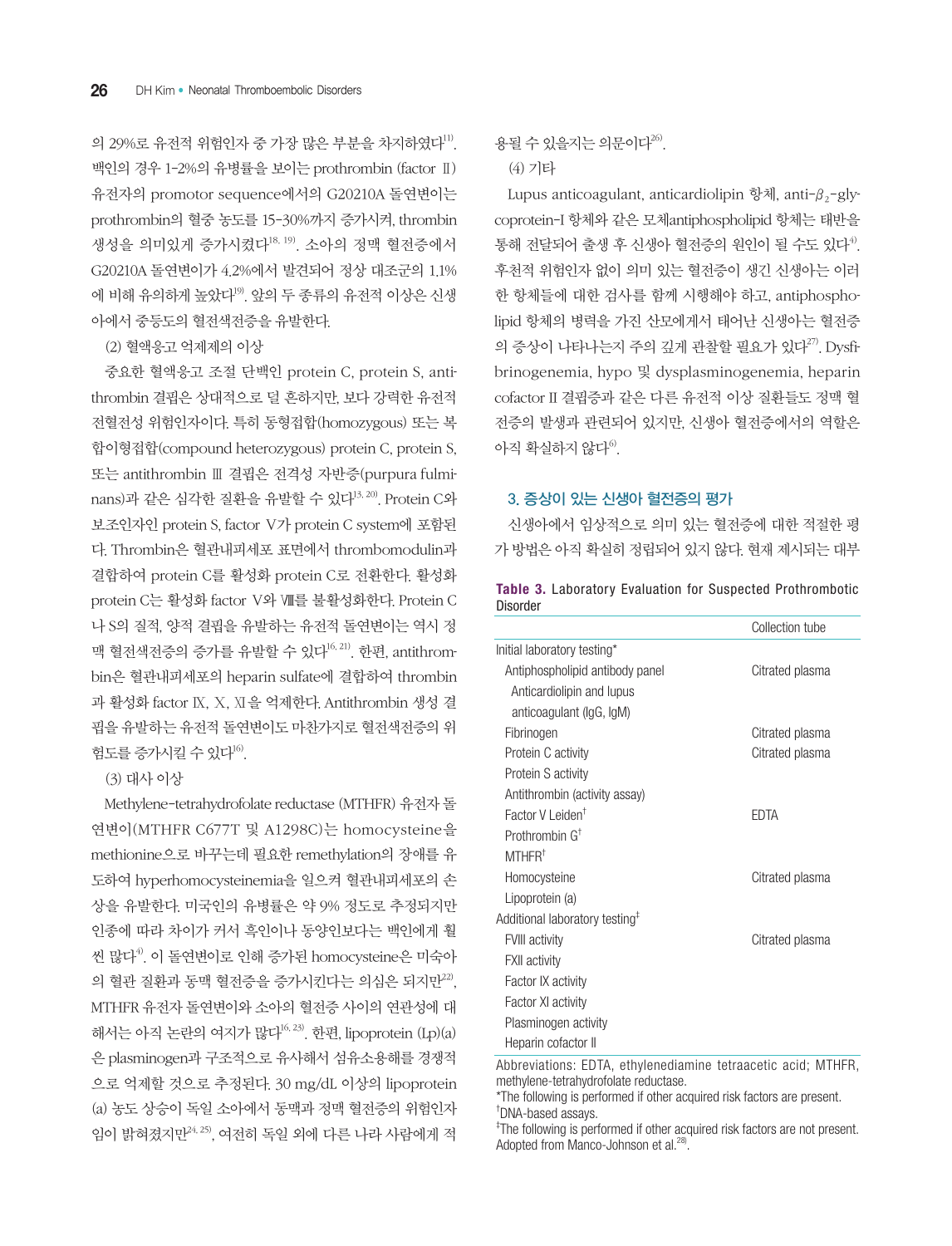아 중심정맥도관 중 혈전증을 유발하는 가장 대표적인 도관은 UVC이다. UVC의 주요 합병증의 하나는 간문맥 혈전증(portal vein thrombosis)이다. 최근 한 연구에서 UVC가 거치된 28명 의 신생아 중 6명(21%)에서 하대정맥(4명)과 간문맥(2명)에 혈 전이 생겼다. 혈전은 도관 제거 후에 발견되었고, 모두 무증상이 었으며, 치료를 받은 경우는 없었다. 전혈전성 유전자의 돌연변 이는 20% 정도에서 발견되었으나 UVC 관련 혈전증의 위험도 를 증가시키지는 않은 것으로 분석되었다<sup>30)</sup>. 한편, 부검 연구에 서는 UVC가 거치된 채 죽은 환아의 20-65%가 혈전증의 현미 경적 증거가 발견되었다<sup>31-33)</sup>. UVC 관련 혈전증의 증상으로는 지속적 감염, 지속적 혈소판 감소증, UVC 기능 이상 등이 있다. UVC 관련 혈전증을 최소화하려면 가능한 짧게 사용하고 신속 하게 제거하는 것이 중요하다. 도관 관련 감염증 예방에 대한 권 고사항이기는 하나, 'Centers for Disease Control and Prevention'에서는 UVC의 사용을 총 14일로 제한하기를 권고한다<sup>34)</sup>. UVC를 장기간 사용(~28일)한 군과 단기간 사용(7-10일) 후 말 초중심정맥관(PCVC)으로 교체한 군을 비교한 무작위 연구에 서, 단기간 사용군과 장기간 사용군의 혈전 발생률은 각각 9% 와 13%였다 $35$ . 발생률의 통계적 차이는 없었지만 UVC를 가능 한 짧은 시간 사용하였을 때 전체 혈전과 증상이 있는 혈전의 발생률이 낮았다. 한편, Narang 등36)은 극소 저출생 체중아를 대상으로 한 최근 연구에서 생후 첫 주에 55% 이상의 헤마토크 릿 상승이 UVC 관련 혈전증의 발생과 독립적인 연관성이 있다 고 하였다. 정맥 혈전색전증을 진단하는데 가장 좋은 방법은 정 맥조영술이지만, 신생아, 특히 미숙아에게는 정맥을 확보하기가 어렵고, 낮은 사구체투과율 등으로 인해 시행이 매우 어렵다37. 따라서 신생아에서는 도플러 초음파가 정맥 혈전증을 진단하 는 가장 널리 사용되는 안전한 진단 방법이다. 정맥 혈전색전증 의 장기 합병증으로는 피부 측부순환의 만성적 정맥폐쇄, 유미 흉, 간문맥 고혈압, 혈전 후 증후군(postthrombotic syndrome) 등이 있다. 신생아기에 혈전증을 보였던 혈전 후 증후군을 나타 내는 소아가 증가하고 있는데, 그 발생률이 7-12%에 이른다 $37$ . 혈전 후 증후군의 증상은 만성 부종, 피부색 변화, 상처 회복 지 연, 조직 생존력 저하, 통증, 사지 기능 제한 등이 있다<sup>38)</sup>. 중심정 맥도관 관련 정맥 혈전증이 의심되거나 확진이 되면 즉각 도관 을 제거해야 하지만, 색전증의 위험 때문에 항응고제 치료를 시 작한 후 3-5일 후에 제거하기를 권고한다. 우선적인 항응고제 치료나 방사선학적 모니터링과 함께 보존적 치료가 추천되지만, 보존적 치료를 하는 동안 혈전이 확대되면 6주에서 3개월까지 unfractionated heparin (UFH)이나 low-molecular-weight

분의 권고 사항은 증례 보고, 코호트 연구, 전문가 의견 등에 바 탕을 두고 있고, 많은 부분이 연장아나 성인에서의 연구결과를 끌어다 적용한 것이다20). 신생아에서 임상적으로 의미 있는 혈 전증이 발생하였을 때, 유전적 전혈전성 이상을 발견하기 위해 서는 자세히 가족력을 알아보는 것이 중요하다. 다발성 자연유 산, 미숙아 분만 등 임신력 또는 분만력에 대한 정보가 유전적 위험인자에 대한 중요한 증거가 될 수도 있다(Table 1). 최근의 여러 연구 성과를 토대로 'Subcommittee for Perinatal and Pediatric Thrombosis of the Scientific and Standardization Committee of the International Society on Thrombosis and Hemostasis'에서는 위험인자에 관계없이 출생 후 의미 있는 혈 전색전증을 보이는 소아 환자는 유전적 전혈전성 이상의 발견 을 위해 Table 3에서 제시한 항목들을 검사하기를 권고하였다 28). 하지만 혈전색전증의 발생 빈도가 상대적으로 낮고 유전적 위험인자의 빈도가 거의 알려지지 않은 우리나라에서 이러한 가이드라인을 그대로 적용하기는 매우 어렵다. 이 가이드라인에 서는 다른 후천적 위험인자가 없다면 보다 더 추가적인 검사를 시행할 것을 권고하고 있다. 또, 임상 증상, 가족력, 또는 증상 발 생 시기에 따라 검사 항목을 추가하거나 제외할 수 있다. 혈전증 이 발견되면 수일 내에 검사를 시행하는 것이 좋고 검사 항목에 서 protein-based assay는 생후 3-6개월에 반복해서 검사해야 명확한 진단이 가능하다<sup>29)</sup>. 항응고제 치료를 미리 했다면, protein-based assay는 치료를 중단한 후 14-30일 후에 시행 하는 것이 좋다. DNA-based assay는 치료 방법에 의해 영향을 받지 않으므로 급성기에 검사한다면 믿을 만하다<sup>29)</sup>. Lipoprotein (a) 농도는 생후 첫해 동안 증가하는 경향이 있으므로, 특히 백인에서 그 농도가 낮게 나온다면 8-12개월 후에 재검을 하도록 한다 $^{24, 25, 29)}$ . 검사를 시행하는데 가장 큰 문제점은 많은 양의 혈액이 필요하다는 것이다. 이는 특히 미숙아나 빈혈이 있 는 영아에서 큰 문제이다. 따라서 혈전증 검사는 혈전증에 대한 경험이 많은 검사기관이나 의료기관에 의뢰를 하는 것이 좋다.

## 4. 신생아 도관 관련 혈전증

1) 정맥 혈전증

 중심정맥도관의 도입은 신생아의 치료 성적을 향상시키는데 기여하였지만, 한편으로는 이로 인해 혈전의 위험성도 크게 증 가하였다. 중심정맥도관에 의한 혈관 벽의 손상 및 혈류 차단, 혈관내피세포를 손상시키는 물질의 주입, 혈전이 생기기 쉬운 도관의 재질 등이 모두 혈전증을 유발하는 요인이 된다<sup>8</sup>. 신생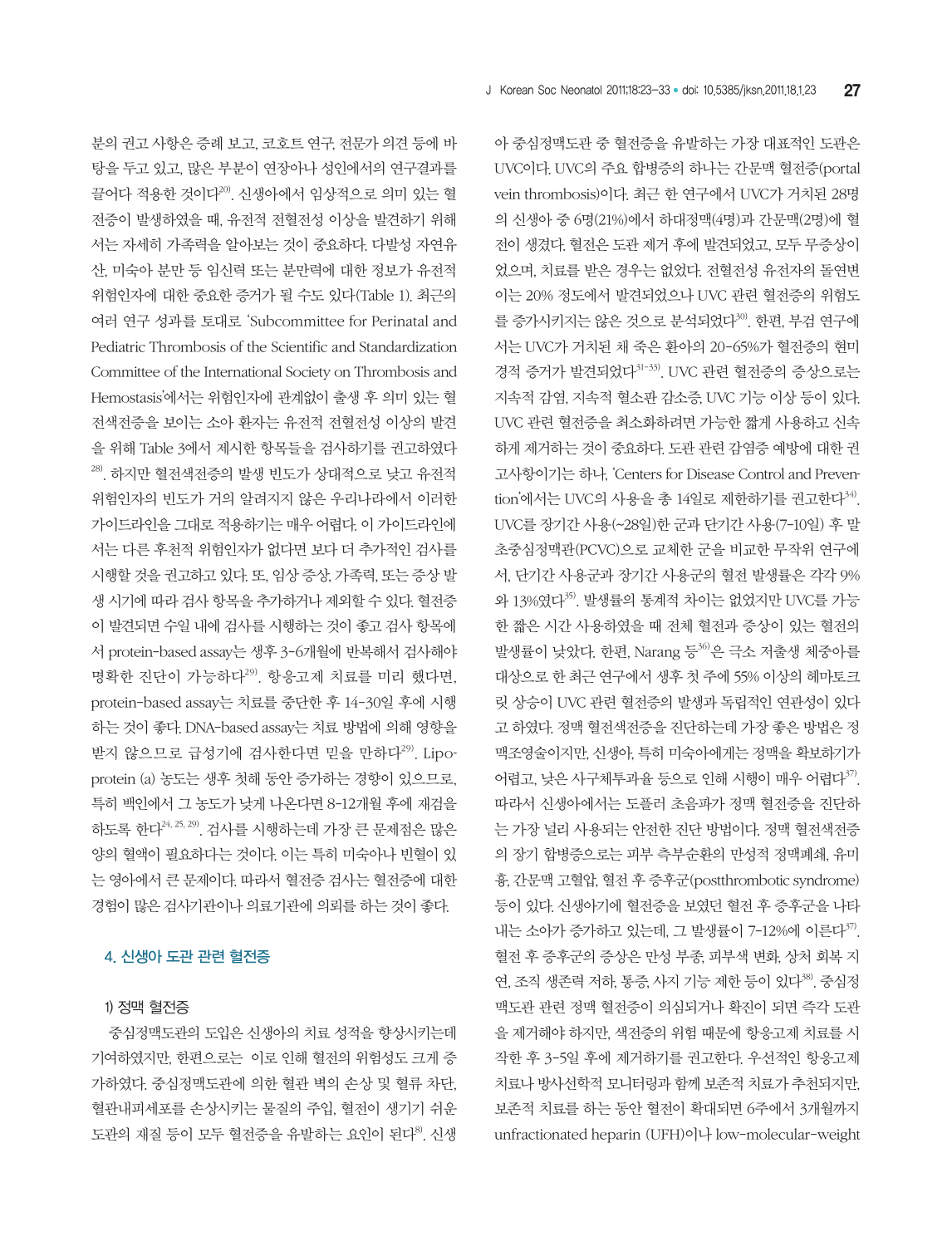heparin (LMWH)으로 항응고제 치료를 하는 것이 추천된다. 혈전용해술(thrombolytic therapy)은 장기와 사지에 심각한 손 상을 줄 수 있는 주요 혈관 폐쇄를 보이는 신생아 정맥 혈전색전 증에만 시행되는 것이 좋다<sup>20)</sup>.

#### 2) 동맥 혈전증

신생아 동맥 혈전증은 모든 신생아 혈전색전증의 거의 50% 를 차지하고 그 90%는 동맥 내에 설치한 도관에 의해 발생하는 데, 주로 UAC, 말초동맥도관, 대퇴동맥도관 등이 원인이다 $^{6,37}$ . 최근 Turebylu 등30)은 UAC가 거치된 신생아 47명 중 23%에서 동맥 혈전증이 발생하여 UVC에서의 발생률과 비슷하였고, 치 료를 요하거나 증상을 보인 경우는 없었다고 하였다. UAC 관련 혈전증은 진단 방법에 따라 그 발생률이 크게 다르다. 단지 증 상이 있는 혈전증을 대상으로 한 연구에서는 발생률이 1-3%에 불과했지만, 초음파나 혈관조영술을 이용한 연구에서는 14- 35% 및 64%에 각각 달했고, 부검을 한 경우에는 9-28%였다<sup>10</sup>. 급성 혈전증을 시사하는 소견은 도관 기능 이상, 사지의 창백이 나 청색증, 지속적 혈소판 감소증, 패혈증 등이 있고, UAC에 의 한 혈전증의 초기 합병증은 장간막 경색증, 고혈압, 신기능 이상 또는 신부전, 사지 손실, 울혈성 신부전 등이 있다<sup>6)</sup>. 최근 Cochrane review는 UAC의 끝이 대동맥 분기점 바로 위에 위 치하였을 때(저위, lower position)보다 횡격막 위에 위치하였을 때(고위, high position)에 임상적으로 명백한 허혈성 합병증과 대동맥 혈전증의 발생이 줄었고39, 도관의 끝에 구멍이 있는 경 우가 옆에 구멍이 있는 경우에 비해 대동맥 혈전증이 크게 감소 하였으며40), UAC를 통한 저용량(0.25 units/mL)의 지속적 heparin 주입이 혈전증의 위험을 줄이지는 않았으나 도관이 막 히는 것을 줄여주어 도관 유지에 도움이 됨을 밝혔다<sup>41</sup>. 심초음 파상 대동맥 축착이나 좌심실 유출을 제한하는 다른 심장질환 의 증거가 없이 사지가 차고 얼룩이 졌거나 맥박 감소를 보인다 면 동맥 혈전증의 가능성을 염두에 두어야 한다. 동맥 도관 관 련 혈전증을 진단하는 가장 민감한 방법은 혈관조영술이지만, 일반적으로 연장아나 성인에서만 시행되고 신생아에서는 도플 러 초음파가 주로 이용된다37). UAC를 잘 유지하기 위해서 UAC 를 통한 저용량의 UFH (heparin 농도 0.25-1 U/mL)를 예방적, 지속적으로 주입할 것이 추천된다. UAC 관련 혈전증을 보이는 신생아 치료의 현재 권고 사항은 UAC의 신속한 제거와 더불어 적어도 10일간 UFH나 LMWH와 같은 항응고제를 투여하는 것 이다. 생명, 사지 또는 장기에 심각한 손상을 줄 것으로 보이는 UAC 관련 혈전증의 치료를 위해서는 rTPA를 이용한 혈전용해

술이 추천된다. 만약 혈전용해술이 금기라면 수술적 혈전제거 술이 필요하다. 앞에서도 언급했지만, 혈전증을 줄이기 위해서 는 UAC의 끝은 저위보다는 고위에 두는 것이 좋다. 한편, 말초 동맥도관이 거치된 소아의 경우, 도관을 통해 UFH (5 U/mL at 1 mL/h)를 예방적, 지속적으로 주입할 것이 권고된다. 소아에서 말초동맥도관 관련 혈전색전증이 발생할 경우, 즉시 도관을 제 거하고 UFH로 항응고제 치료를 하도록 한다. 필요시에는 혈전 용해술이나 수술적 혈저제거술을 할 수도 있다<sup>20)</sup>.

#### 5. 신생아 주요 정맥 혈전증

#### 1) 신정맥 혈전증

신정맥 혈전증(renal vein thrombosis)은 신생아기의 가장 흔한 자발적(비 도관 관련) 혈전색전증이다. 캐나다 registry에 의하면 신생아 중환자실 입원아 1,000명 당 0.5명 꼴로 발생하 고, 신생아 혈전색전증의 약 20%를 차지하며, 전체 신정맥 혈전 증의 65%가 신생아기에 발생한다<sup>1)</sup>. 최근에 271명의 신정맥 혈 전증 환아를 분석한 Lau 등 $42$ 의 연구에 의하면, 남아가 67%로 보다 많았고, 70%가 편측성이었으며, 편측성 중 64%가 좌측 신 장을 침범하였다. 또, 재태기간이 36주 미만인 미숙아가 29%의 빈도로 유의하게 많은 비중을 차지하였다. 신정맥 혈전증의 주 요 증상은 육안적 혈뇨, 복부 종괴 촉지, 혈소판 감소증 등으로 이 고전적인 3주징이 각각 환아의 약 반에서 관찰되었는데, 초 기에는 증상이 없는 경우가 많았다. 위험인자로는 주산기 가사, 탈수, 산모 당뇨병, 쇼크, 적혈구 증가증, 선천성 심질환, 탈수, 패 혈증 등이 있었다. 신정맥 혈전증의 급성 합병증으로는 부신 출 혈, 하대정맥으로의 혈전 확장, 신부전, 고혈압 등이 있었는데, 이 중 하대정맥 침범과 부신 출혈은 각각 44%, 14%에서 발생하 였다. 신정맥 혈전증에 대한 신장의 병태생리학적 반응은 신정 맥 페쇄의 정도, 혈전의 범위, 측부순환의 형성여부 등에 의존 한다. 급성 혈전 형성 후 이환된 신장은 완전 회복부터 기능을 하지 못하는 신장 위축, 만성 신부전, 신혈관 고혈압, 신세뇨관 기능 이상 등에 의한 신기능 저하 등 다양한 경과를 밟는다. 전 체의 3%에서 만성 신부전으로 인해 혈액투석이나 신장이식이 필요하였고, 추적 검사가 시행되었던 환아 중 19%에서는 만성 적인 고혈압이 관찰되었다<sup>42</sup>. 캐나다 registry에 의하면 혈전색 전증을 보이는 소아의 사망률이 5%로 보고된 것에 비해<sup>1)</sup>, 신정 맥 혈전증의 사망률은 3.3%로 보다 낮았고, 신장이 원인이 아 닌 동반된 내과적 문제가 사망 요인이었다42). 유전적 전혈전성 위험인자는 전체의 43-67%에서 발견되어 다른 혈전색전증에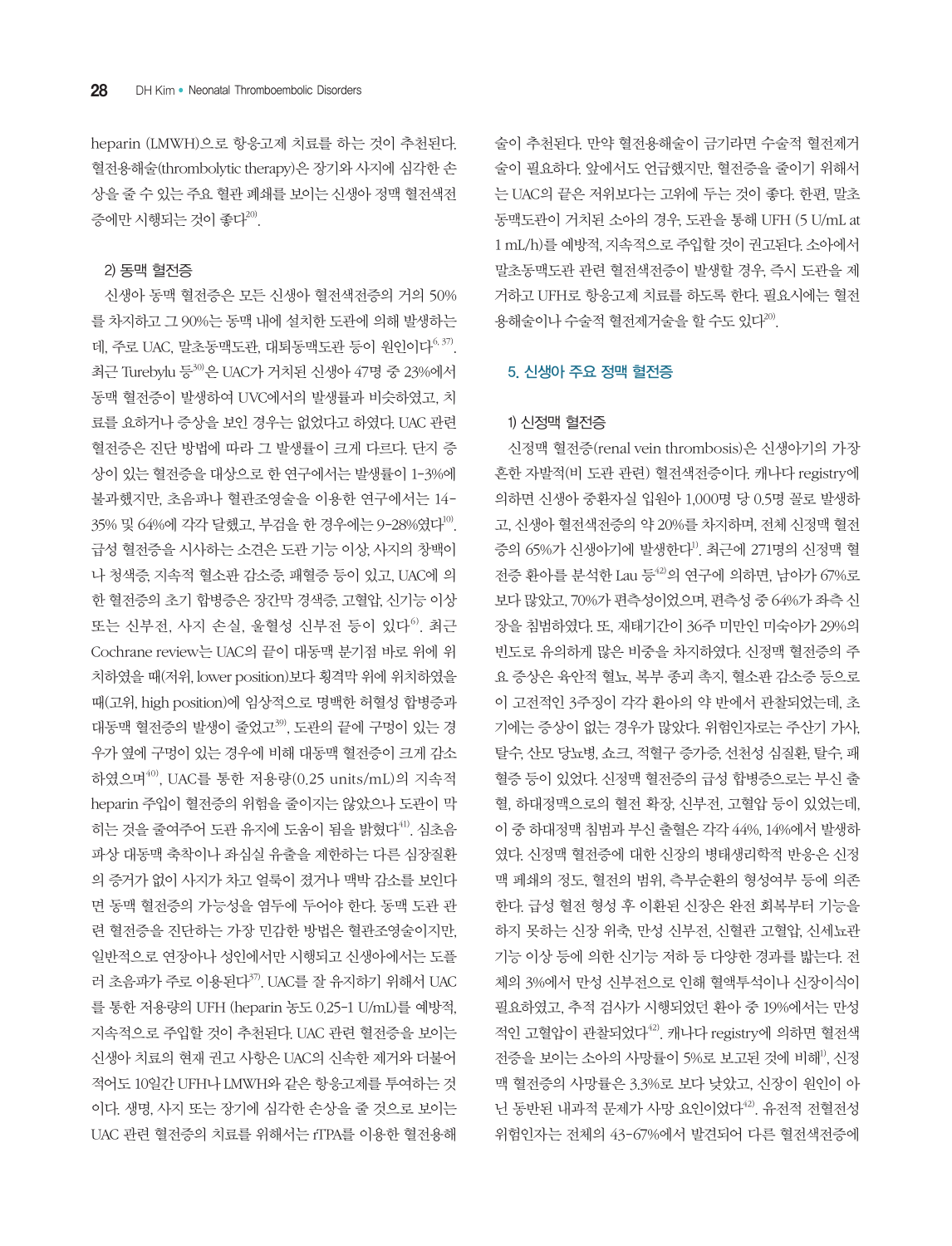비해 그 비중이 높았다 $42-44$ ). 따라서 신정맥 혈전증이 있는 경우 에는 적극적으로 유전적 전혈전성 위험인자에 대한 검사를 시 행하는 것이 바람직하다<sup>4)</sup>. 신정맥 혈전증의 진단은 대개 도플 러 초음파로 이루어진다. 신정맥 혈전증을 시사하는 초음파 소 견은 cortico-medullary differentiation의 약화나 소실, 신장 크기 및 에코 증가 등이다. 도플러 초음파는 신장 내 정맥이나 신정맥 혈류의 소실, 이완기 신장 내 동맥 혈류의 역전 현상을 특징적으로 보여준다. 초음파는 신정맥 혈전증의 예후를 예측 하는데 도움이 되기도 한다. Winyard 등45)은 신장의 길이와 예 후 사이에 음의 상관관계가 있음을 보고하였다. 신정맥 혈전증 의 잘 알려진 후유증인 신장 반흔과 신장 위축은 방사성핵종스 캔으로 진단될 수 있다. 전향적 대조군 연구가 아직 이루어지지 않아 현재까지 치료를 위한 근거 중심의 가이드라인은 없다. 또 한, 치료에도 불구하고 대부분의 신정맥 혈전증에서 신조직 손 상이 일어나기 때문에 치료 효과에 대해 논란의 여지가 많다. 하대정맥으로의 확장이나 신손상이 없는 경우, 또는 편측성의 경우에는 혈전 확장에 대한 모니터링과 함께 보존적 치료를 시 행하거나, 3개월 동안 UFH이나 LMWH로 항응고제 치료를 시 행한다. 하대정맥으로 확장된 편측성 신정맥 혈전증은 3개월간 항응고제 치료를 하기를 권고한다. 최근에는 UFH보다는 LMWH의 사용이 일반화되는 추세이다. 신부전이 동반된 양측 성 신정맥 혈전증의 경우에는 UFH를 이용한 항응고제 치료와

함께 tPA로 혈전용해술을 한 후에 UFH나 LMWH로 항응고제 치료를 할 것을 권고한다 $^{20}$ . Lau 등 $^{42}$ 에 의하면 전체 환아의 40%가 보존적 치료만 하였고, 항응고제 치료만 한 경우는 42% 였다. 항응고제 치료를 한 경우와 보존적 치료를 한 경우, 각각 75%와 73%에서 마지막 추적 검사 상 신장 위축이 발견되어 보 존적 치료와 항응고제 치료 사이에 치료 성적의 차이가 없었다. 결론적으로 신생아 신정맥 혈전증은 종종 비가역적인 신장 손 상을 유발하고, 항응고제 치료가 장기 예후에 영향을 주는 것 같지는 않다42).

#### 2) 간문맥 혈전증

신생아 간문맥 혈전증(portal vein thrombosis)은 소아 후기 간문맥 고혈압과 위장관 출혈의 주요 원인이다. UVC는 간문맥 혈전증의 주요 위험인자로, UVC가 거치된 신생아에서 간문맥 혈전증의 발생률은 1.3-43%로 매우 다양하다(Fig. 1)<sup>46)</sup>. 이러한 큰 차이는 간문맥 혈전증의 연구 방법과 검사 시기의 차이 때문 이라고 생각된다. 또, 간문맥 혈전증은 초기에 저절로 소실되거 나 임상적 증상이 없는 경우가 많아 진단이 어렵다. Morag 등 $47$ 은 단일 신생아 중환자실에 입원한 신생아를 대상으로 한 연구 에서 신생아 3,626명 중 133명에서 간문맥 혈전증이 진단되었 다고 보고하였다. UVC 삽입은 133명 중 73%에서 이루어졌고, 그 중 54%에서 도관의 끝이 적당한 위치에 놓여있지 않았다.



**Fig. 1.** Portal vein thrombosis associated with catheter malposition. (A) Infantogram showed the umbilical venous catheter (arrow) inserted into the portal vein from the umbilicoportal confluence. (B) Ultrasonography obtained after catheter removal showed a partial thrombus (arrowheads) attached to the wall of the left portal vein. Adopted from Kim et al.<sup>46)</sup>.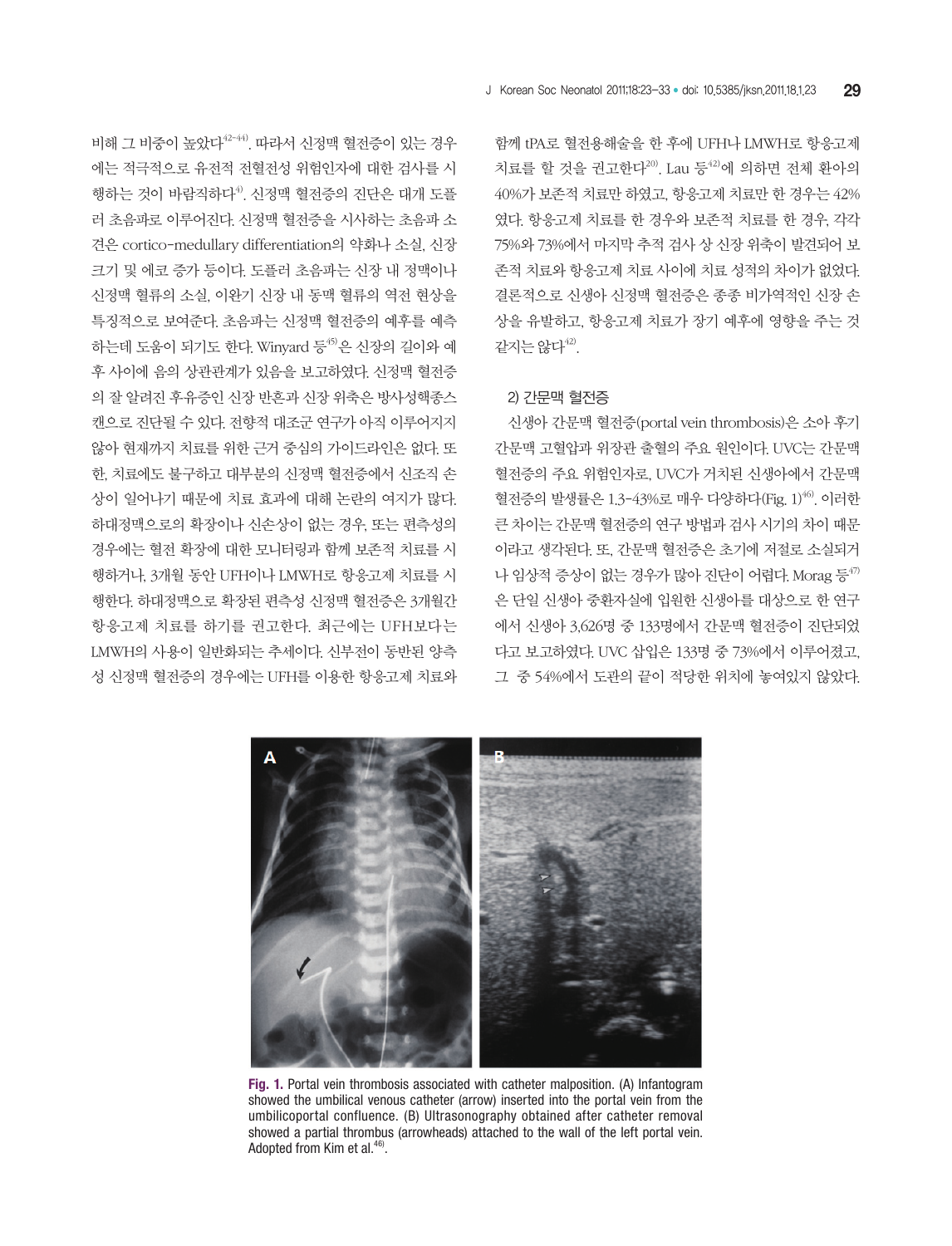또한 다른 여러 연구에서도 UVC의 긴 사용 기간과 도관 끝의 부적절한 위치가 간문맥 혈전증의 발생률과 상관관계를 가진다 는 사실이 밝혀졌다46, 48). 그 외에 제대 외상과 제대염, 저산소혈 증, 패혈증, 선천 기형, 임신성 당뇨 등도 간문맥 혈전증의 위험 인자로 알려졌다. 신생아 간문맥 혈전증에서 유전적 전혈전성 위험인자의 역할에 대해서는 현재 연구 중이다. 간문맥 혈전증 의 진단은 주로 초음파 검사로 이루어지는데 대개 우연히 발견 된다. 초음파 검사를 하게 된 이유는 선천성 기형, 혈소판 감소 증, 복부 팽만, 패혈증 등의 순이었고, 그 외에도 간효소치 상승, 고혈압, UVC 위치 확인, 간비 비대 등이 있었다 $47$ . 초음파 검사 상 간비대가 동반되는 간문맥의 해면상 변형(cavernous transformation)과 간문맥 혈류의 역전 현상이 폐쇄성 간문맥 혈전증의 주요 소견이다<sup>37)</sup>. UVC가 거치된 100명의 신생아를 대 상으로 한 국내 한 센터에서의 전향적 연구에서는, 100명 중 43 명(43%)의 무증상 간문맥 혈전증이 초음파를 통해 진단되었는 데, 이 중 56%가 나중에 완전 혹은 부분 소실되었다. 또한 간문 맥 혈전증이 심한 경우이거나 UVC 끝이 저위나 간 내에 위치한 경우에 간문맥 고혈압이나 간엽 위축으로 진행된 경우가 더 많 았다46). 간문맥 고혈압은 간문맥 혈전증의 가장 심각한 장기 합 병증이다. Alvarez 등 $^{49}$ 은 간문맥 고혈압이 급성기 이후 평균 5.7년이 지나서야 진단되므로 간문맥 혈전증이 있는 경우 장기 간 추적관찰하는 것이 중요하다고 하였다. 여러 연구 결과를 종 합해 볼 때, 무증상 간문맥 혈전증의 자연 소실이 상대적으로 흔하지만, 무증상 환아에서도 시간이 지나면 간문맥 고혈압이 발생할 수 있으므로 일단 간문맥 혈전증이 발견되면 주의 깊게 추적 관찰하는 것이 중요하다<sup>37)</sup>. 치료는 UVC 제거와 항응고제 투여이나, 항응고제 치료가 경과에 큰 효과를 보이지 못했다는 보고도 있었다 $47$ ).

#### 3) 대뇌 정맥동 혈전증

신생아 대뇌 정맥동 혈전증(cerebral sinovenous thrombosis)은 흔하지는 않지만 질환에 대한 인식도가 증가하고 신경 영상학적 기술이 발달하면서 진단이 늘고 있다. 뇌 정맥혈은 정 맥과 정맥동의 네트워크를 통해 배출된다. 정맥동은 뇌 외부의 표면에 단단히 결합되어 고정되어 있고, 판막이 없으므로 정맥 혈의 배출이 피동적으로 이루어지고 전신 혈압의 변화에 능동 적으로 반응하지 못한다. 앉거나 서있는 자세에서는 중력의 효 과로 어느 정도 보상이 되지만, 이 자세는 신생아기에는 흔하지 않다. DeVeber 등50)이 소아 160명을 대상으로 대뇌 정맥동 혈 전증에 대한 대규모 전향적 연구를 한 결과, 대뇌 정맥동 혈전증

의 발생률은 매년 소아 100,000명당 0.67명이었고, 신생아가 전 체 소아의 43%로 가장 많이 이환되는 연령군이었다. 이러한 발 생률은 이 병이 잘 알려지지 않은 점, 여러 복합적 요인에 의한 방사선학적 진단의 어려움, 비특이적 임상 증상 등의 여러 이유 로 저평가된 것일 가능성이 많다. 대뇌 정맥동 혈전증을 보이는 소아의 90%는 저산소증, 조기양막파수, 산모 감염, 태반 박리, 임신성 당뇨, 탈수 등의 선행 요인을 가지고 있었고, 16%는 다 발성 요인을 가지고 있었다51). 대뇌 정맥동 혈전증을 보이는 신 생아의 16%가 감염 등 두경부의 질환을, 84%가 탈수, 주산기 합병증, 세균성 감염 등 급성 전신 질환을 가지고 있었다<sup>50</sup>. 전 혈전성 이상이 신생아에서 대뇌 정맥동 혈전증의 발생에 관여 할 것이라고 생각되나, 유발요인인지, 아니면 단순한 관련 인자 인지는 아직 확실하지 않다. 소아 전체에서는 32%에서, 신생아 에서는 20%에서 전혈전성 이상이 발견되었는데, anticardiolipin 항체가 가장 흔한 후천적 이상이었고, factor Ⅴ Leiden 돌연변이가 가장 흔한 유전적 이상이었다<sup>50)</sup>. 상부 시상 정맥동 (superior sagittal sinus)(62%)과 외측 정맥동(lateral sinus)(39 %)이 가장 흔하게 침범되는 정맥동이었고, 49%에서는 다발성 정맥동 침범을 보였다(Fig. 2)50). 대뇌 정맥동 혈전증의 주요 임 상 증상은 경련, 발열, 기면 등이 있다<sup>50, 51</sup>, 경련은 2/3에서 발생 하며 다양한 양상으로 나타난다<sup>50, 52)</sup>. 신생아는 소아에서보다 경련의 빈도가 유의하게 많았고(71% vs. 48%), 의식수준 저하



**Fig. 2.** Lateral view of the cerebral sinovenous system is shown, with the relative frequency of sinovenous thrombosis in children presented in parentheses. Adopted from DeVeber et al.<sup>50)</sup>.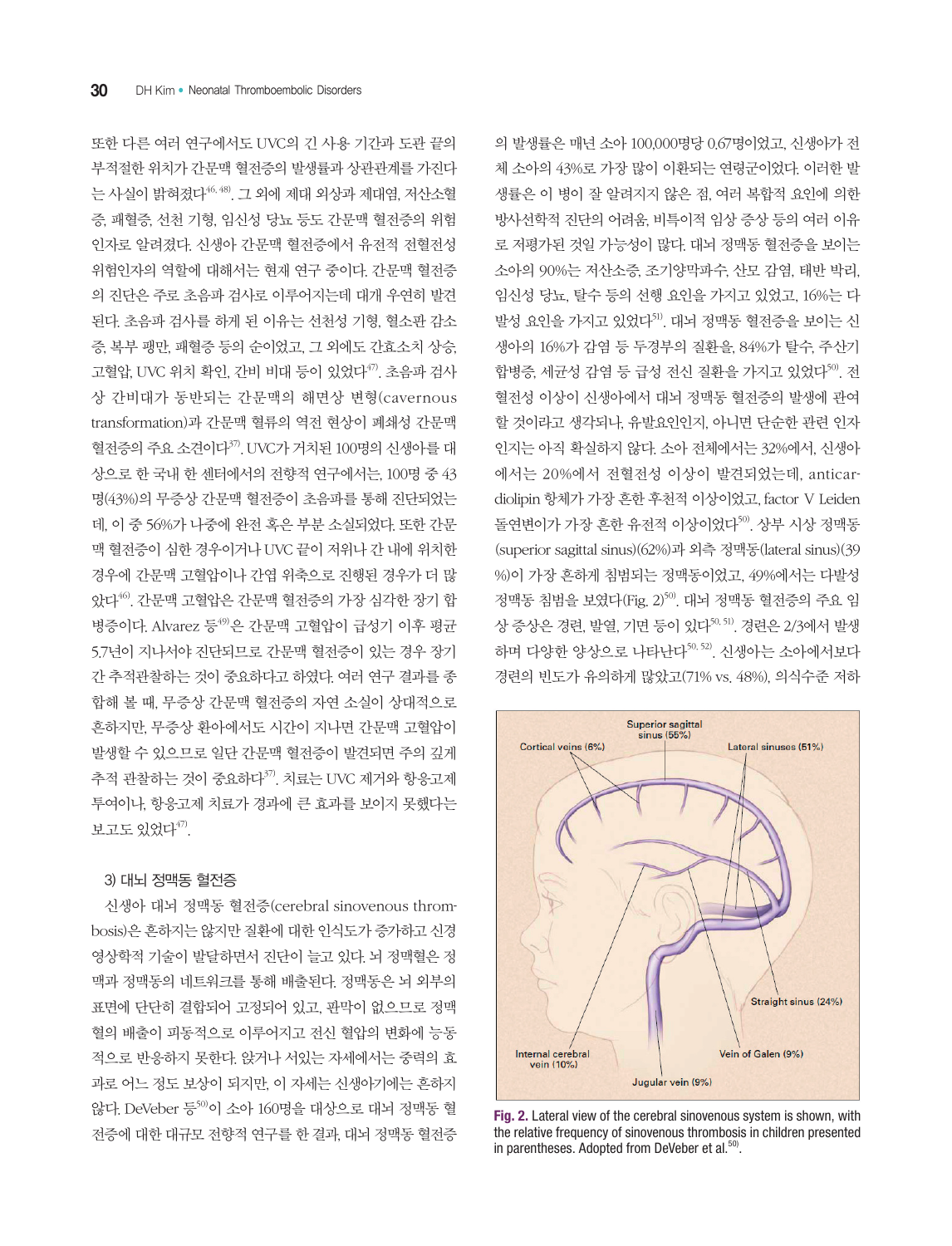와 같은 미만성 신경학적 증상, 반신마비나 뇌신경 마비 같은 국 소 신경학적 증상이 다소 적었다. 신생아의 58%에서 의식 수준 저하 및 jittery movement 등 미만성 신경학적 증상이, 29%에 서 국소 신경학적 증상이 나타났다<sup>50</sup>. 뇌실내 출혈을 보인 재태 기간 36주 이상의 신생아 29명 중 9명(31%)에서 대뇌 정맥동 혈전증이 발견되었고, 시상 출혈이 있는 경우 대뇌 정맥동 혈전 증의 빈도가 유의하게 높았다<sup>53)</sup>. 만삭아에서 원인을 미상의 뇌 실내 출혈이나 후기 조산아에서 늦게 발병하는 뇌실내 출혈이 있는 경우 대뇌 정맥동 혈전증을 의심해보아야 한다. 진단은 정 맥조영술과 diffusion MRI가 가장 효과적이다. 신생아 대뇌 정 맥동 혈전증의 경과는 매우 다양하고, 장기 신경학적 예후는 아 직 명확하지 않다. 소아 및 신생아를 대상으로 사망률을 조사 한 14개 연구에서 그 사망률은 2%에서 12%까지 다양하게 보 고되고 있고, 신경학적 예후도 다양하다<sup>51)</sup>. 최근에 42명의 신생 아를 대상으로 한 Fitzgerald 등 $^{54}$ 의 연구에서는 정중 연령 2세 에 마지막 추적 관찰을 한 결과, 33%가 경증, 44%가 중등증 및 중증의 신경학적 이상이 있었다. 또한 59%가 인지기능 이상, 67%가 운동기능 이상, 41%가 간질을 보였다. 가장 최근에 Berfelo 등55)이 52명의 신생아를 대상으로 정중 연령 19개월에 추적 관찰한 연구에 의하면, 사망률은 19%로 매우 높았고, 중 등증 및 중증 신경학적 이상은 각각 29%, 19%에 이르렀다. 'American College of Chest Physicians'에 의한 치료 가이드라 인에 의하면, 심각한 대뇌내 출혈이 없는 신생아에서만 초기에 항응고제 치료를 하고, 이어서 적어도 6주 이상 3개월 이내로 LMWH나 vitamine K antagonist를 투여한다. 대뇌 정맥동 혈 전증에 의한 심각한 대뇌내 출혈이 있는 경우에는 5-7일째에 혈 전증에 대한 방사선학적 모니터링과 보존적 치료를 하고, 항응 고제 투여는 혈전증이 확장되는 경우에만 시작한다. 수술은 수 두증이 있거나 종괴 효과를 보이는 큰 대뇌내 혈종이 있는 경우 에만 시행한다 $^{20}$ .

# 결론

신생아 혈전색전증은 희귀한 질환이지만 임상적 중요성을 고 려하여 적극적으로 의심하고 진단하는 것이 중요하다. 서구에 서 최근에 많은 연구 결과가 나오고 있지만 신생아 혈전색전증 의 유전적 위험인자 및 진단과 치료에 대한 연구는 아직 부족하 다. 특히 신생아 혈전색전증에 대한 국내의 연구 성과는 매우 미 미하다. 현재 서구의 선별 검사 가이드라인이 있지만, 아직 국내 에서 신생아 혈전색전증의 역학적 특징 및 유전적 위험인자에

대한 연구 결과가 거의 없는 상황에서 이 가이드라인을 그대로 적용하기는 어렵다. 향후 국내에서도 다기관 공동 연구를 통해 국내 신생아 혈전색전증의 역학적 특징 및 유전적 위험인자 등 에 대한 데이터베이스를 구축하고, 이를 바탕으로 국내 상황에 맞는 진단 방법을 고안해 나갈 필요가 있을 것으로 생각된다.

### **References**

- 1) Schmidt B, Andrew M. Neonatal thrombosis: report of a prospective Canadian and international registry. Pediatrics 1995;96:939-43.
- 2) Andrew M. Developmental hemostasis: relevance to hemostatic problems during childhood. Semin Thromb Hemost 1995;21:341- 56.
- 3) van Ommen CH, Heijboer H, Büller HR, Hirasing RA, Heijmans HS, Peters M. Venous thromboembolism in childhood: a prospective two-year registry in The Netherlands. J Pediatr 2001;139: 676-81.
- 4) Saxonhouse MA, Manco-Johnson MJ. The evaluation and management of neonatal coagulation disorders. Semin Perinatol 2009;33: 52-65.
- 5) Nowak-Göttl U, von Kries R, Göbel U. Neonatal symptomatic thromboembolism in Germany: two year survey. Arch Dis Child Fetal Neonatal Ed 1997;76:F163-7.
- 6) Thornburg C, Pipe S. Neonatal thromboembolic emergencies. Semin Fetal Neonatal Med 2006;11:198-206.
- 7) Manco-Johnson MJ. Development of hemostasis in the fetus. Thromb Res 2005;115 (suppl 1):55-63.
- 8) Saxonhouse MA, Burchfield DJ. The evaluation and management of postnatal thromboses. J Perinatol 2009;29:467-78.
- 9) Boo NY, Wong NC, Zulkifli SS, Lye MS. Risk factors associated with umbilical vascular catheter-associated thrombosis in newborn infants. J Paediatr Child Health 1999;35:460-5.
- 10) Saracco P, Parodi E, Fabris C, Cecinati V, Molinari AC, Giordano P. Management and investigation of neonatal thromboembolic events: genetic and acquired risk factors. Thromb Res 2009;123:805-9.
- 11) Nowak-Göttl U, Junker R, Kreuz W, von Eckardstein A, Kosch A, Nohe N, et al. Risk of recurrent venous thrombosis in children with combined prothrombotic risk factors. Blood 2001;97:858-62.
- 12) Nowak-Göttl U, Dübbers A, Kececioglu D, Koch HG, Kotthoff S, Runde J, et al. Factor V Leiden, protein C, and lipoprotein (a) in catheter-related thrombosis in childhood: a prospective study. J Pediatr 1997;131:608-12.
- 13) Koster T, Rosendaal FR, de Ronde H, Briët E, Vandenbroucke JP, Bertina RM. Venous thrombosis due to poor anticoagulant response to activated protein C: Leiden Thrombophilia Study. Lancet 1993;342:1503-6.
- 14) Dahlbäck B, Hillarp A, Rosen S, Zöller B. Resistance to activated protein C, the FV:Q506 allele, and venous thrombosis. Ann Hematol 1996;72:166-76.
- 15) Zöller B, Hillarp A, Berntorp E, Dahlbäck B. Activated protein C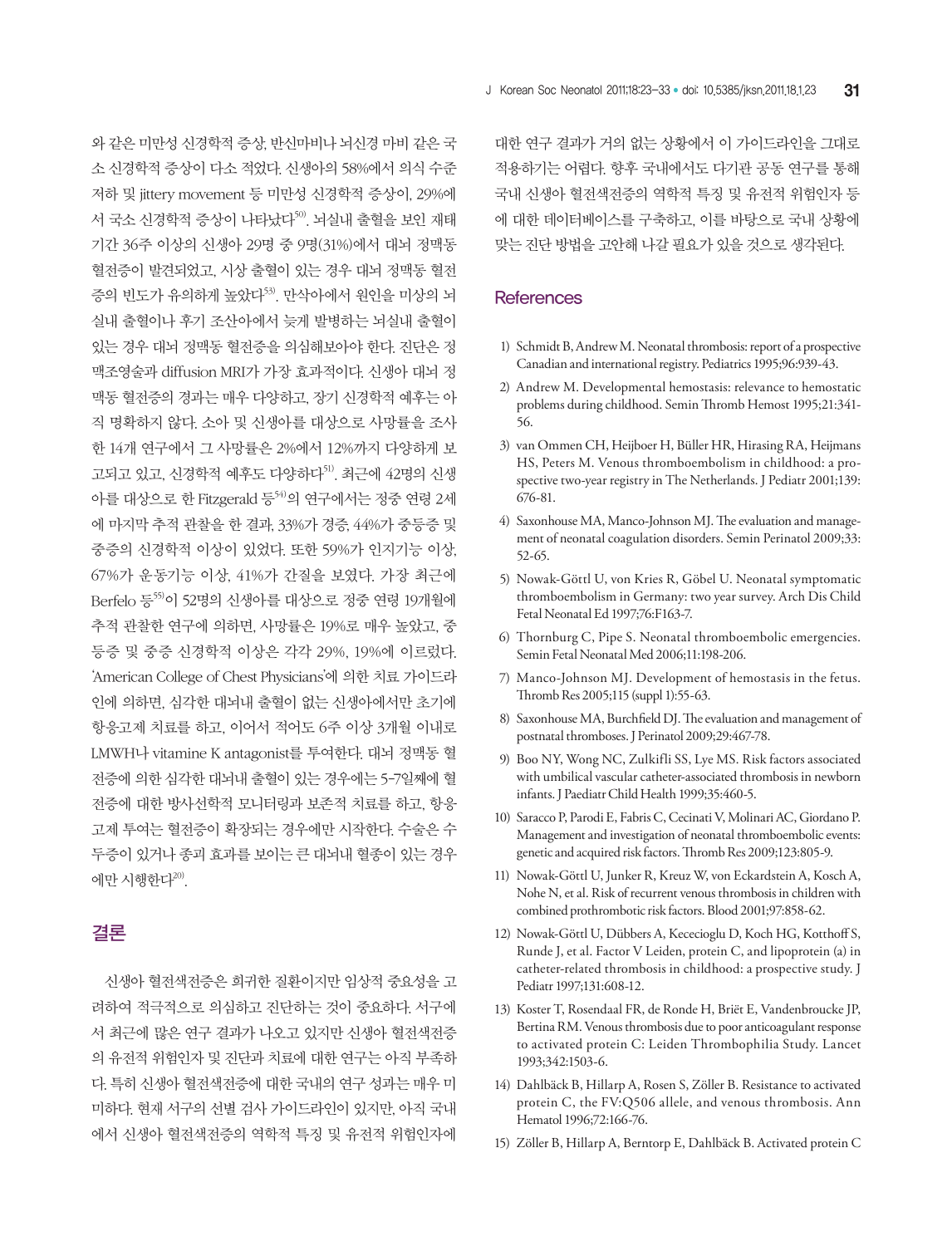resistance due to a common factor V gene mutation is a major risk factor for venous thrombosis. Annu Rev Med 1997;48:45-58.

- 16) Schneppenheim R, Greiner J. Thrombosis in infants and children. Hematology Am Soc Hematol Educ Program 2006:86-96.
- 17) Kim TW, Kim WK, Lee JH, Kim SB, Kim SW, Suh C, et al. Low prevalence of activated protein C resistance and coagulation factor V Arg506 to Gln mutation among Korean patients with deep vein thrombosis. J Korean Med Sci 1998;13:587-90.
- 18) Poort SR, Rosendaal FR, Reitsma PH, Bertina RM. A common genetic variation in the 3'-untranslated region of the prothrombin gene is associated with elevated plasma prothrombin levels and an increase in venous thrombosis. Blood 1996;88:3698-703.
- 19) Junker R, Koch HG, Auberger K, Münchow N, Ehrenforth S, Nowak-Göttl U. Prothrombin G20210A gene mutation and further prothrombotic risk factors in childhood thrombophilia. Arterioscler Thromb Vasc Biol 1999;19:2568-72.
- 20) Monagle P, Chalmers E, Chan A, DeVeber G, Kirkham F, Massicotte P, et al. Antithrombotic therapy in neonates and children: American College of Chest Physicians Evidence-Based Clinical Practice Guidelines (8th Edition). Chest 2008;133:887S-968S.
- 21) Bucciarelli P, Rosendaal FR, Tripodi A, Mannucci PM, De Stefano V, Palareti G, et al. Risk of venous thromboembolism and clinical manifestations in carriers of antithrombin, protein C, protein S deficiency, or activated protein C resistance: a multicenter collaborative family study. Arterioscler Thromb Vasc Biol 1999;19:1026-33.
- 22) Eldibany MM, Caprini JA. Hyperhomocysteinemia and thrombosis: an overview. Arch Pathol Lab Med 2007;131:872-84.
- 23) Rook JL, Nugent DJ, Young G. Pediatric stroke and methylenetetrahydrofolate reductase polymorphisms: an examination of C677T and A1298C mutations. J Pediatr Hematol Oncol 2005; 27:590-3.
- 24) Nowak-Göttl U, Sträter R, Heinecke A, Junker R, Koch HG, Schuierer G, et al. Lipoprotein (a) and genetic polymorphisms of clotting factor V, prothrombin, and methylenetetrahydrofolate reductase are risk factors of spontaneous ischemic stroke in childhood. Blood 1999;94:3678-82.
- 25) Nowak-Göttl U, Junker R, Hartmeier M, Koch HG, Münchow N, Assmann G, et al. Increased lipoprotein (a) is an important risk factor for venous thromboembolism in childhood. Circulation 1999; 100:743-8.
- 26) Revel-Vilk S, Chan A, Bauman M, Massicotte P. Prothrombotic conditions in an unselected cohort of children with venous thromboembolic disease. J Thromb Haemost 2003;1:915-21.
- 27) Boffa MC, Lachassinne E. Infant perinatal thrombosis and antiphospholipid antibodies: a review. Lupus 2007;16:634-41.
- 28) Manco-Johnson MJ, Grabowski EF, Hellgreen M, Kemahli AS, Massicotte MP, Muntean W, et al. Laboratory testing for thrombophilia in pediatric patients. On behalf of the Subcommittee for Perinatal and Pediatric Thrombosis of the Scientific and Standardization Committee of the International Society of Thrombosis and Haemostasis (ISTH). Thromb Haemost 2002;88:155-6.
- 29) Nowak-Göttl U, Duering C, Kempf-Bielack B, Sträter R. Thromboembolic diseases in neonates and children. Pathophysiol Haemost

Thromb 2003;33: 269-74.

- 30) Turebylu R, Salis R, Erbe R, Martin D, Lakshminrusimha S, Ryan RM. Genetic prothrombotic mutations are common in neonates but are not associated with umbilical catheter-associated thrombosis. J Perinatol 2007; 27:490-5.
- 31) Schmidt B, Zipursky A. Thrombotic disease in newborn infants. Clin Perinatol 1984;11:461-88.
- 32) Khilnani P, Goldstein B, Todres ID. Double lumen umbilical venous catheters in critically ill neonates: a randomized prospective study. Crit Care Med 1991;19:1348-51.
- 33) Tanke RB, van Megen R, Daniëls O. Thrombus detection on central venous catheters in the neonatal intensive care unit. Angiology 1994;45:477-80.
- 34) O'Grady NP, Alexander M, Dellinger EP, Gerberding JL, Heard SO, Maki DG, et al. Guidelines for the prevention of intravascular catheter-related infections. The Hospital Infection Control Practices Advisory Committee, Center for Disease Control and Prevention, U.S. Pediatrics 2002;110:e51.
- 35) Butler-O'Hara M, Buzzard CJ, Reubens L, McDermott MP, DiGrazio W, D'Angio CT. A randomized trial comparing long-term and short-term use of umbilical venous catheters in premature infants with birth weights of less than 1251 grams. Pediatrics 2006; 118:e25-35.
- 36) Narang S, Roy J, Stevens TP, Butler-O'Hara M, Mullen CA, D'Angio CT. Risk factors for umbilical venous catheter-associated thrombosis in very low birth weight infants. Pediatr Blood Cancer 2009;52:75-9.
- 37) Greenway A, Massicotte MP, Monagle P. Neonatal thrombosis and its treatment. Blood Rev 2004;18:75-84.
- 38) Barnes C, Newall F, Monagle P. Post-thrombotic syndrome. Arch Dis Child 2002;86:212-4.
- 39) Barrington KJ. Umbilical artery catheters in the newborn: effects of position of the catheter tip. Cochrane Database Syst Rev 2000;(2): CD000505.
- 40) Barrington KJ. Umbilical artery catheters in the newborn: effects of catheter design (end vs side hole). Cochrane Database Syst Rev 2000;(2):CD000508.
- 41) Barrington KJ. Umbilical artery catheters in the newborn: effects of heparin. Cochrane Database Syst Rev 2000;(2):CD000507.
- 42) Lau KK, Stoffman JM, Williams S, McCusker P, Brandao L, Patel S, et al. Neonatal renal vein thrombosis: review of the English-language literature between 1992 and 2006. Pediatrics 2007;120:e1278-84.
- 43) Kosch A, Kuwertz-Bröking E, Heller C, Kurnik K, Schobess R, Nowak-Göttl U. Renal venous thrombosis in neonates: prothrombotic risk factors and long-term follow-up. Blood 2004; 104:1356-60.
- 44) Marks SD, Massicotte MP, Steele BT, Matsell DG, Filler G, Shah PS, et al. Neonatal renal venous thrombosis: clinical outcomes and prevalence of prothrombotic disorders. J Pediatr 2005;146:811-6.
- 45) Winyard PJ, Bharucha T, De Bruyn R, Dillon MJ, van't Hoff W, Trompeter RS, et al. Perinatal renal venous thrombosis: presenting renal length predicts outcome. Arch Dis Child Fetal Neonatal Ed. 2006;91:F273-8.